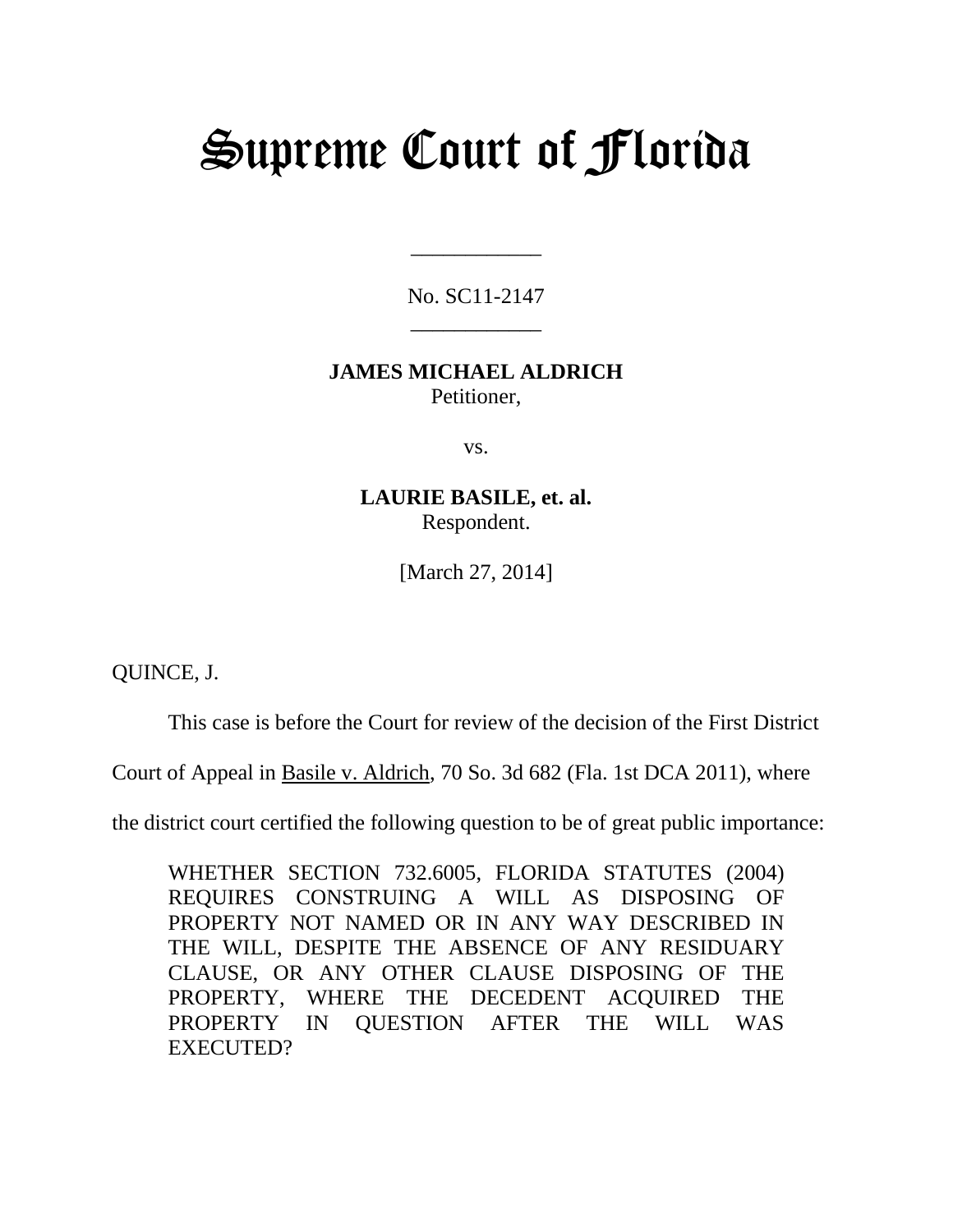Id. at 688. We have jurisdiction. See art. V, § 3(b)(4), Fla. Const. For the reasons stated below, we approve the decision of the First District and answer the certified question in the negative.

### **Facts and Procedural History**

On April 5, 2004, Ms. [Ann] Aldrich wrote her will on an "E–Z Legal Form." In Article III, entitled "Bequests," just after the form's pre-printed language "direct[ing] that after payment of all my just debts, my property be bequeathed in the manner following," she hand wrote instructions directing that all of the following "possessions listed" go to her sister, Mary Jane Eaton:

—House, contents, lot at 150 SW Garden Street, Keystone Heights FL 32656 —Fidelity Rollover IRA 162–583405 (800–544–6565) —United Defense Life Insurance (800–247–2196) —Automobile Chevy Tracker, 2CNBE 13c916952909 —All bank accounts at M & S Bank 2226448, 264679, 0900020314 (352–473–7275).

Ann also wrote: "If Mary Jane Eaton dies before I do, I leave all listed to James Michael Aldrich, 2250 S. Palmetto 114 S Daytona FL 32119." Containing no other distributive provisions, the will was duly signed and witnessed.

Three years later, Ms. Eaton did die before Ann, becoming her benefactor instead of her beneficiary. Ms. Eaton left cash and land in Putnam County to Ms. Aldrich, who deposited the cash she inherited from Ms. Eaton in an account she opened for the purpose with Fidelity Investments. On October 9, 2009, Ann Dunn Aldrich herself passed away, never having revised her will to dispose of the inheritance she had received from her sister.

Aldrich, 70 So. 3d at 683. After being appointed as personal representative of Ms.

Aldrich's estate, Mr. Aldrich sought to have a court determine who would inherit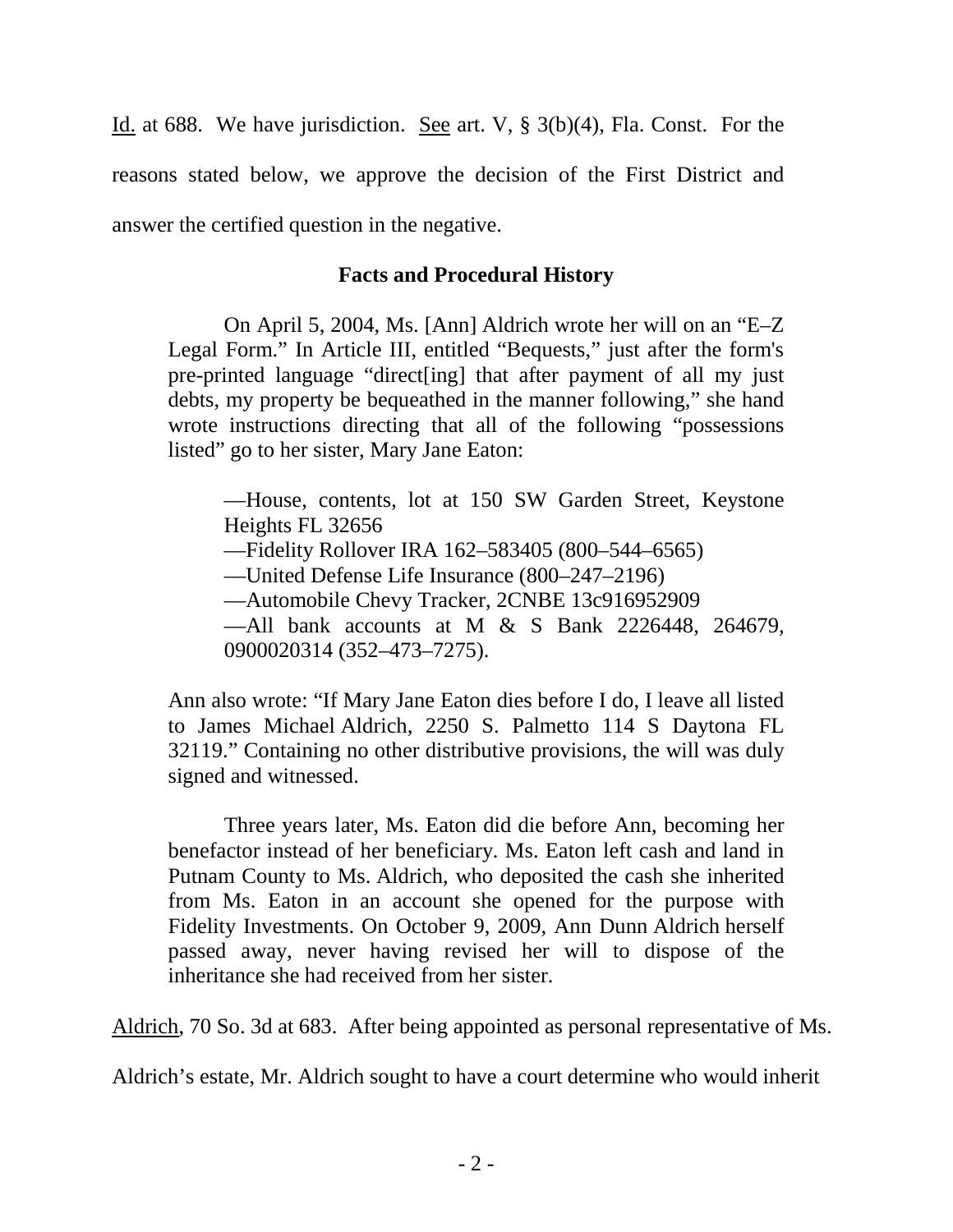the property that Ms. Aldrich acquired after the execution of her will. Id. at 684. Laurie Basile and Leanne Krajewski, Ms. Aldrich's nieces from a predeceased brother, asserted an interest in the probate action.<sup>[1](#page-2-0)</sup> Id. Mr. Aldrich initiated an adversary proceeding in the probate case and argued that the most reasonable and appropriate construction of the will was that Ms. Aldrich intended for her entire estate, including what she had acquired from her sister, to pass to him. Id. at 683-84. As support for this assertion, Mr. Aldrich cited: (1) the language of the will that only named Ms. Aldrich's predeceased sister and Mr. Aldrich as beneficiaries and disposed of all of the property then owned by the decedent; (2) section 732.6005(2), Florida Statutes, which provides that a will shall be construed to pass all property that the testator owned at death, including property acquired after the will is executed; and (3) the legal presumptions against a construction that results in partial intestacy and that, in making a will, a testator intends to dispose of his or her entire estate. Id. at 684.

The nieces argued that without any general devises and in the absence of a residuary clause, Ms. Aldrich's will contained no mechanism to dispose of the after-acquired property or any other property not mentioned in the will, so that she died intestate as to the Putnam County property and the cash in the non-IRA

 $\overline{a}$ 

<span id="page-2-0"></span><sup>1.</sup> Ms. Aldrich "left neither spouse nor child. Id. at 683 n.1. Nor did any other sibling or any other offspring of predeceased siblings survive her." Id.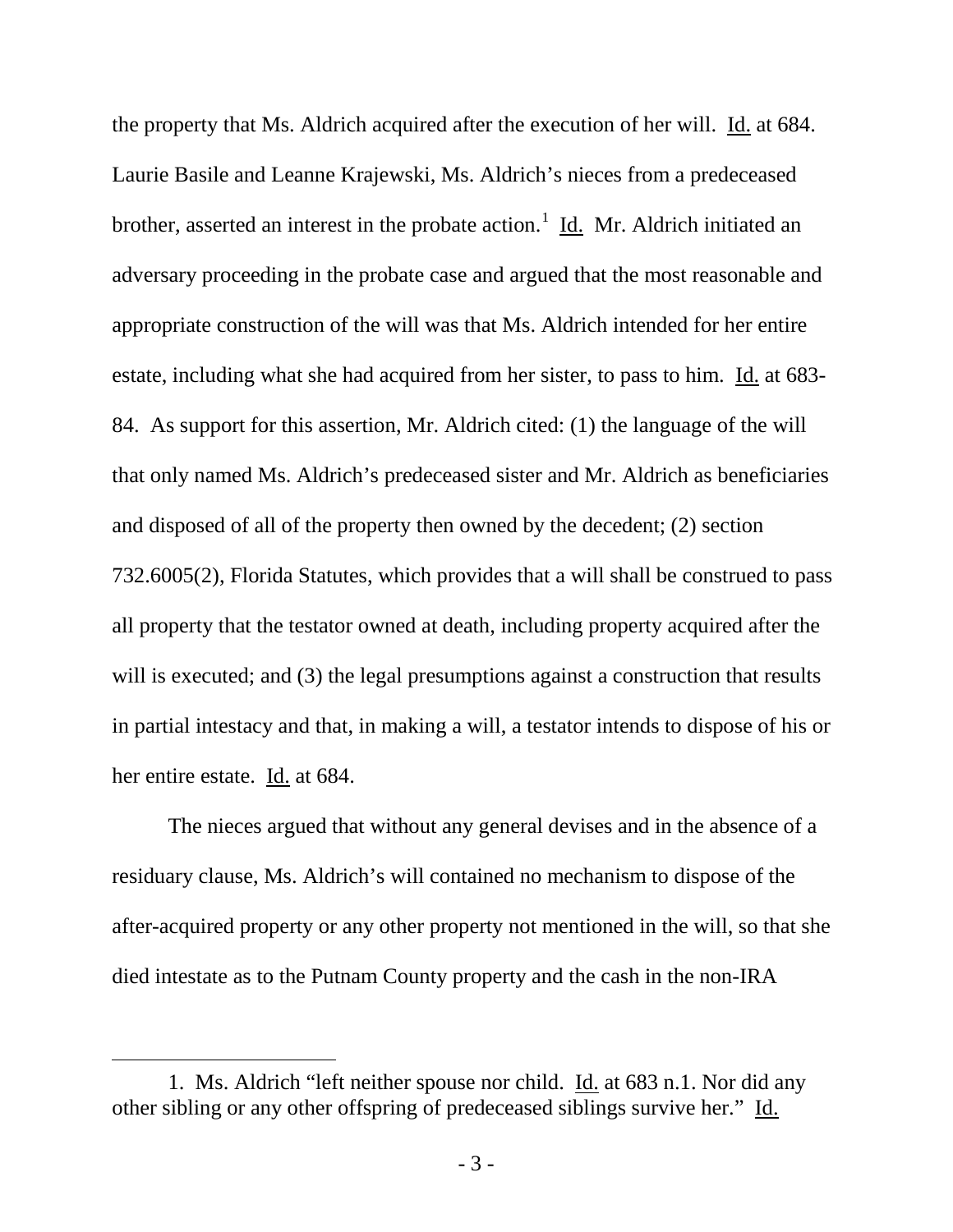Fidelity Investments account. Id. The trial court entered summary judgment in favor of Mr. Aldrich on the purported authority of section 732.6005(2). Id.

The First District reversed the decision of the trial court, concluding that section 732.6005(2) does not control the question presented by these facts because the disputed property was not alluded to in the will and, therefore, it is irrelevant whether it was acquired before or after the will was executed. Id. The First District determined that only subsection (1), not (2), of section 732.6005 applies to the instant case. Id. at 686. Section 732.6005(1) provides: "The intention of the testator as expressed in the will controls the legal effect of the testator's dispositions." §732.6005(1), Fla. Stat. (2004). The court explained that Ms. Aldrich devised her property with "painstaking specificity. Her will plainly evinces an intent to dispose of each particular item of property the will names. Equally plainly, the will manifests no intent to dispose of the disputed property, property the will does not allude to in any way." Aldrich, 70 So. 3d at 686. The First District reversed the trial court's order granting summary judgment to Mr. Aldrich and remanded the case with directions to enter summary judgment in favor of the decedent's nieces. Id. at 688.

#### **Analysis**

The events that led to this case were based on the following timeline: Ann Aldrich executed her will on April 12, 2004. Ms. Aldrich's sister, Ms. Eaton, died

- 4 -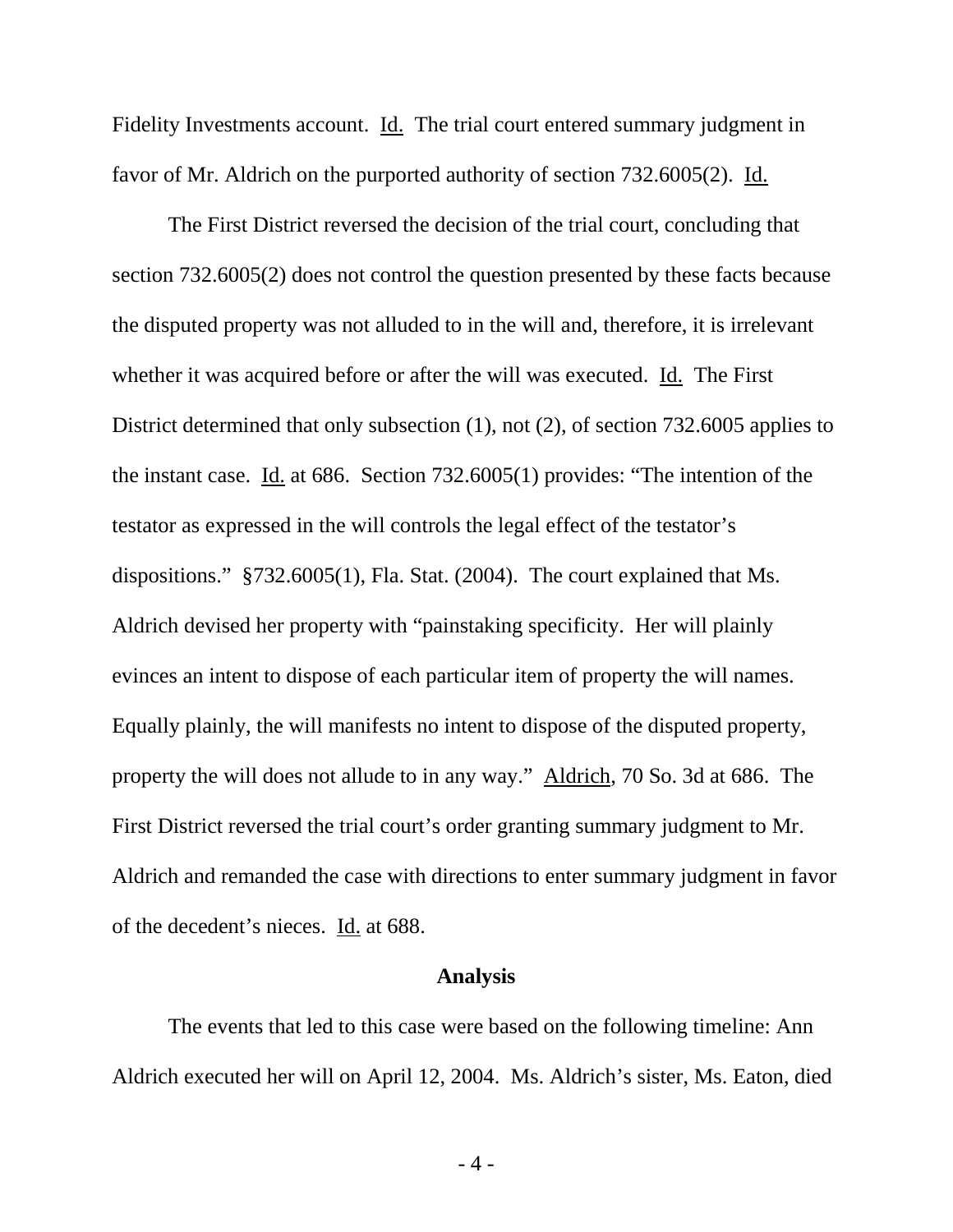on November 10, 2007. Administration of Ms. Eaton's estate was concluded and an Order of Discharge was entered on July 23, 2008, leaving Ann Aldrich personal and real property. Two days later, Ann Aldrich opened an investment account to deposit the inherited money. Evidence in the record suggests that, later that year, Ms. Aldrich attempted to draft a codicil to her original will. Along with the original will was a piece of paper bearing the printed title "Just a Note" and dated November 18, 2008, below Ms. Aldrich's handwriting and signature. The handwritten note read as follows:

This is an addendum to my will dated April 5, 2004. Since my sister Mary jean Eaton has passed away, I reiterate that all my worldly possessions pass to my brother James Michael Aldrich, 2250 S. Palmetto, S. Daytona FL 32119.

With her agreement I name Sheila Aldrich Schuh, my niece, as my personal representative, and have assigned certain bank accounts to her to be transferred on my death for her use as she seems [sic] fit.

Although Ms. Aldrich signed the "addendum," the signature of Sheila Schuh, Mr.

Aldrich's daughter, was the only other signature that appeared on the face of the

document; therefore, the document was not an enforceable testamentary instrument

under the Florida Probate Code.<sup>[2](#page-4-0)</sup> In October 2009, Ann Aldrich passed away.

Aldrich, 70 So. 3d at 683.

 $\overline{a}$ 

<span id="page-4-0"></span><sup>2.</sup> See §§732.502(1)(b) Fla. Stat. (2004) (requiring signature of the testator along with two attesting witnesses); 732.502(5), Fla. Stat. (2004) (codicil must be executed with the same formalities as a will).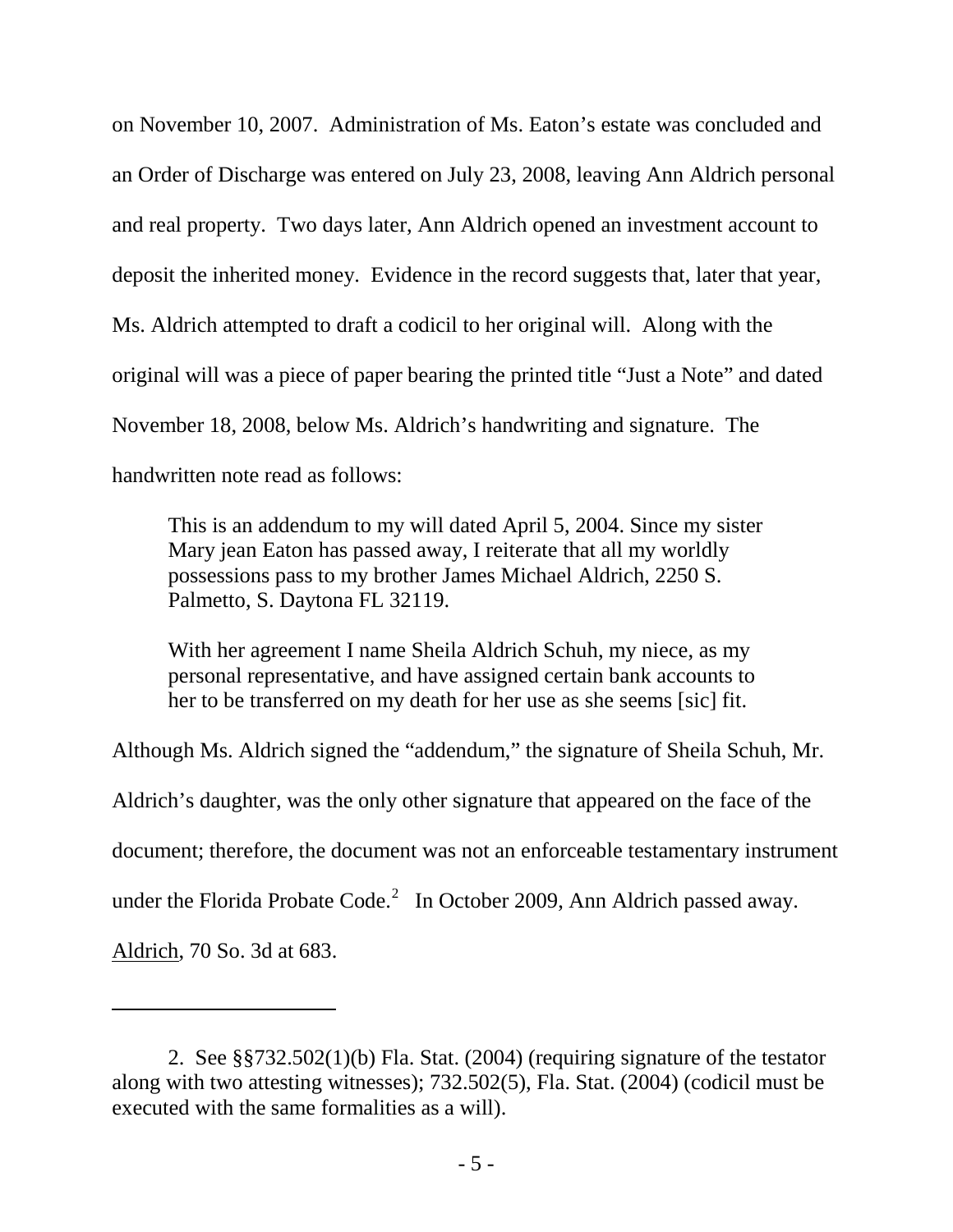Mr. Aldrich essentially argues that the testator's intent to dispose of her entire estate should lead this Court to construe her will as devising all of her property to the sole heir in the will, including the property not mentioned in the will. The testator's nieces argue that the property that the testator acquired after the execution of the will should pass through intestacy, since the testator did not mention the property in the will and, therefore, had no clear intention as to the property. A similar view is expressed in an amicus brief filed by the Real Property Probate and Trust Law Section of The Florida Bar, which found no general bequest in the will that would indicate the testator's intent for the after-acquired property to pass under the will.

The legislative history of Florida law regarding wills and after-acquired property supports the conclusion and reasoning of the First District below. Prior to June 13, 1892, a will was ineffective to devise real property in Florida that the testator had no interest in at the time the will was executed. See Frazier v. Boggs*,* 20 So. 245, 248 (1896) (citing Ch. 200, § 1, McClellan's DIGEST at 985-86 (1881)). Upon the effectuation of the Revised Statutes of 1892, any will containing a residuary clause has been effective to transfer property acquired after the execution of the will, if the testator has an interest in the property at the time of death, unless the testator expressly states in the will that such is not his or her intention. §1794, Fla. Rev. Stat. (1892); see also DePass v. Kan. Masonic Home*,*

- 6 -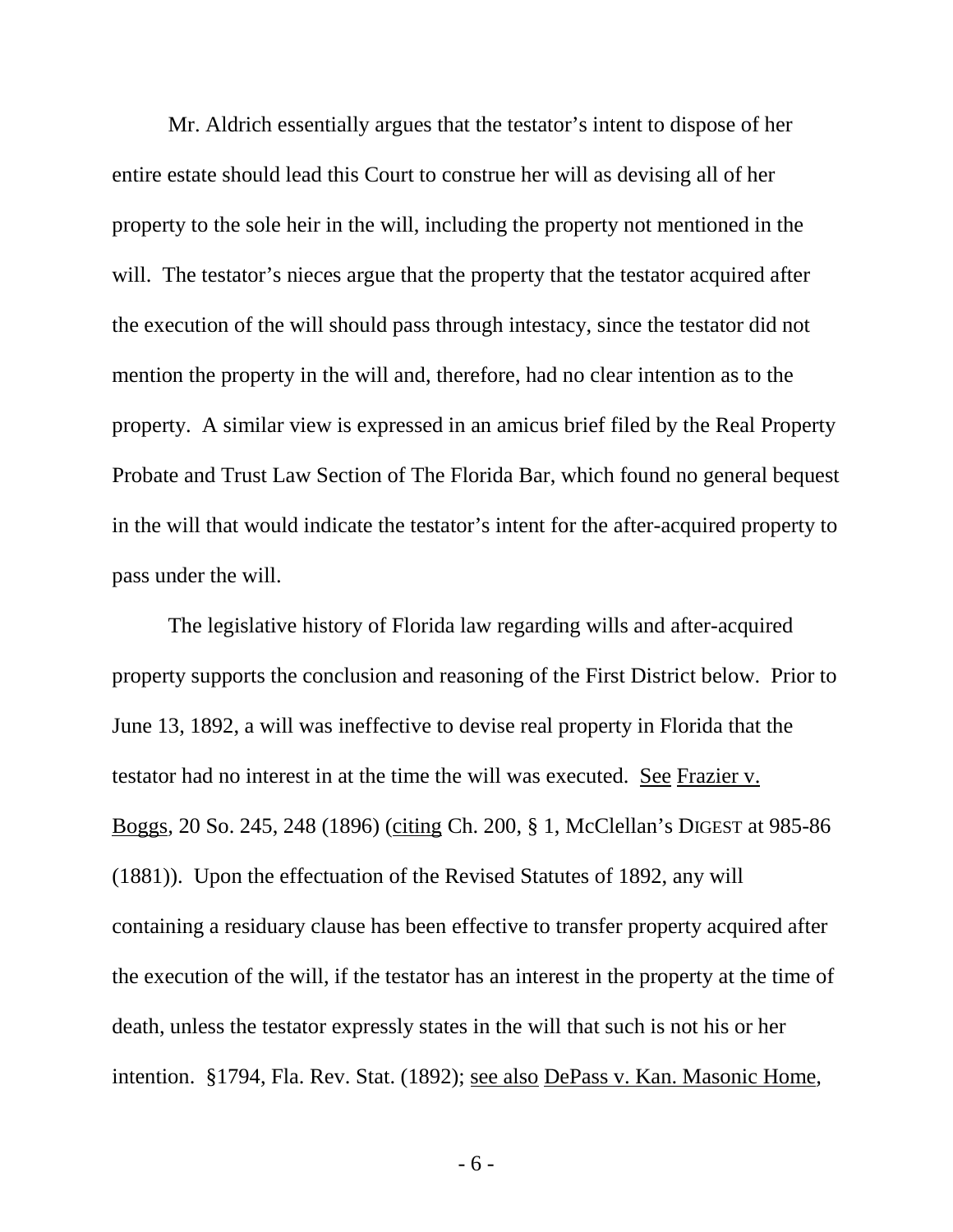181 So. 410, 413 (1938). The Legislature used similar language when it enacted the Probate Act of 1933. See § 5477(2)(b), Compiled General Laws of Fla. (Supp. 1933) (subsequently renumbered section 731.05(2)).

In In re Vail's Estate, 67 So. 2d 665 (Fla. 1953), this Court explained that the primary purpose of this section "was to permit transmissal of after-acquired property by will rather than by intestacy." Id. at 670. Additionally, the Legislature amended the 1974 Uniform Probate Code to clarify that a residuary clause in a will may pass property acquired by the testator's estate after the testator's death. See § 732.602, Fla. Stat. (Supp. 1974). The staff analysis conducted in conjunction with the amendment indicates that the amendment was not intended to substantively change section 5477(2) of the Probate Act of 1933.

In 1975, former section 732.602 was repealed, and section 732.6005 was created. Ch. 75–220, §§ 33, 35, at 519–20, Laws. of Fla. The original version of section 732.6005 has never been amended. Section 732.6005, Florida Statutes (2004), provides:

(1) The intention of the testator as expressed in the will controls the legal effect of the testator's dispositions. The rules of construction expressed in this part shall apply unless a contrary intention is indicated by the will.

(2) Subject to the foregoing*,* a will is construed to pass all property which the testator owns at death, including property acquired after the execution of the will.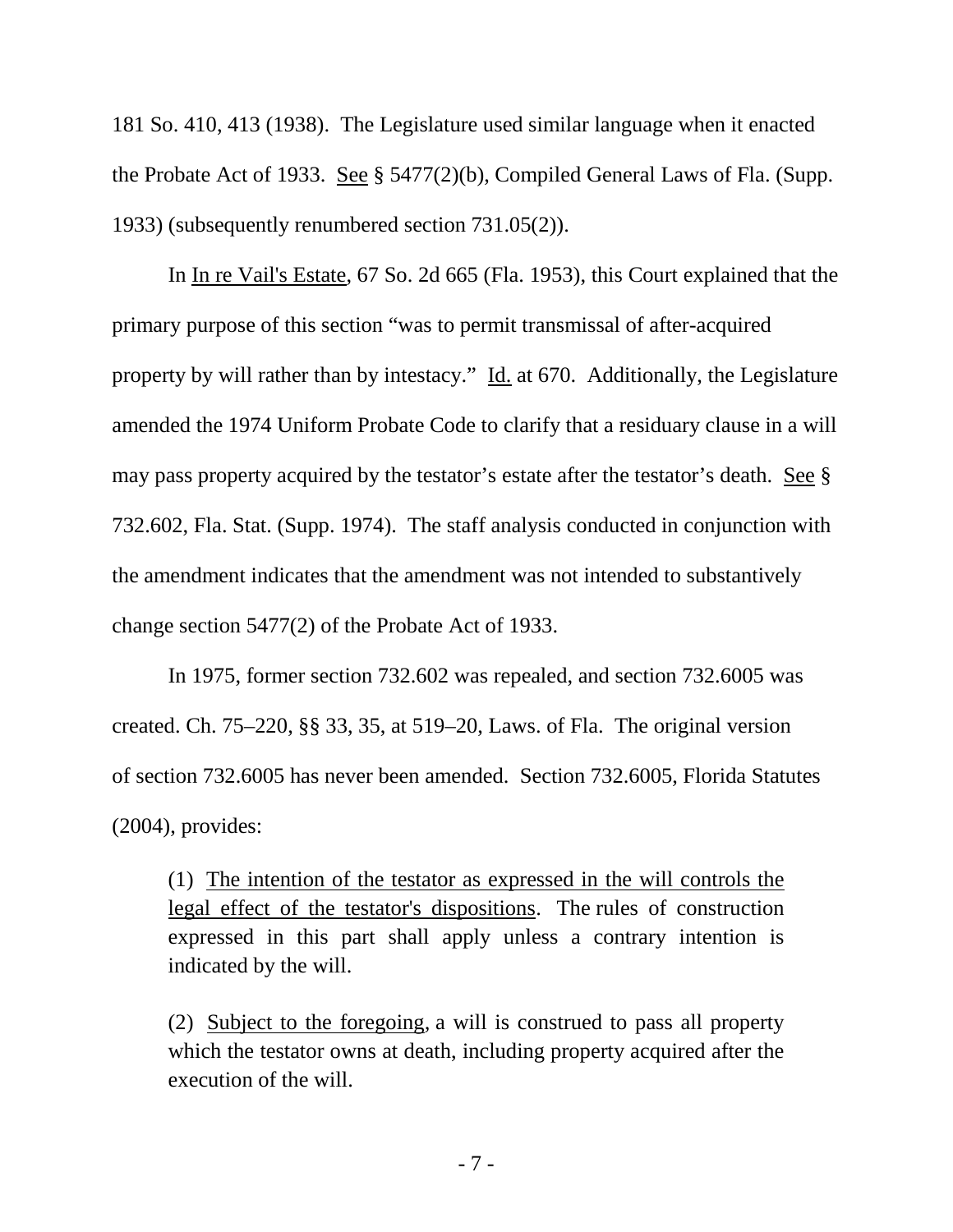(Emphasis added).

As a note to the First District's assertion that "the 1974 amendment, effected by Chapter 74–106, § 1, at 227, Laws of Florida, was largely housecleaning not intended to effect substantive changes to section 5477(2) of the Probate Act of 1933," id. at 685, the legislative analysis for Chapter 74-106 contains a diagram entitled "Analysis of Major Changes—Florida Probate Code" which delineates then current laws and the proposed changes that would occur under the Florida Probate Code; former section 732.602 (currently section 732.6005(2)) was not listed as a "major change," nor was any other statute related to property acquired after the execution of a will. Fla. H.R. Comm. on Judiciary, Proposed Comm. Bill Relating to Probate Reform 4050 (Apr. 30, 1974) Staff Analysis (available from Fla. Dep't of State, Fla. State Archives, Tallahassee, Fla.). This supports the First District's conclusion that the removal of the explicit requirement for a residuary clause to transmit after-acquired property was not actually meant to be a substantial change in the law. It further supports the Respondents' assertion that the Legislature changed the language of the statute to clarify its original intention, and not to change the law. See Respondent's Brief. at 21-2 (citing State ex rel. Szabo Food Servs., Inc. of N. Carolina v. Dickinson, 286 So. 2d 529, 531 (Fla. 1973)).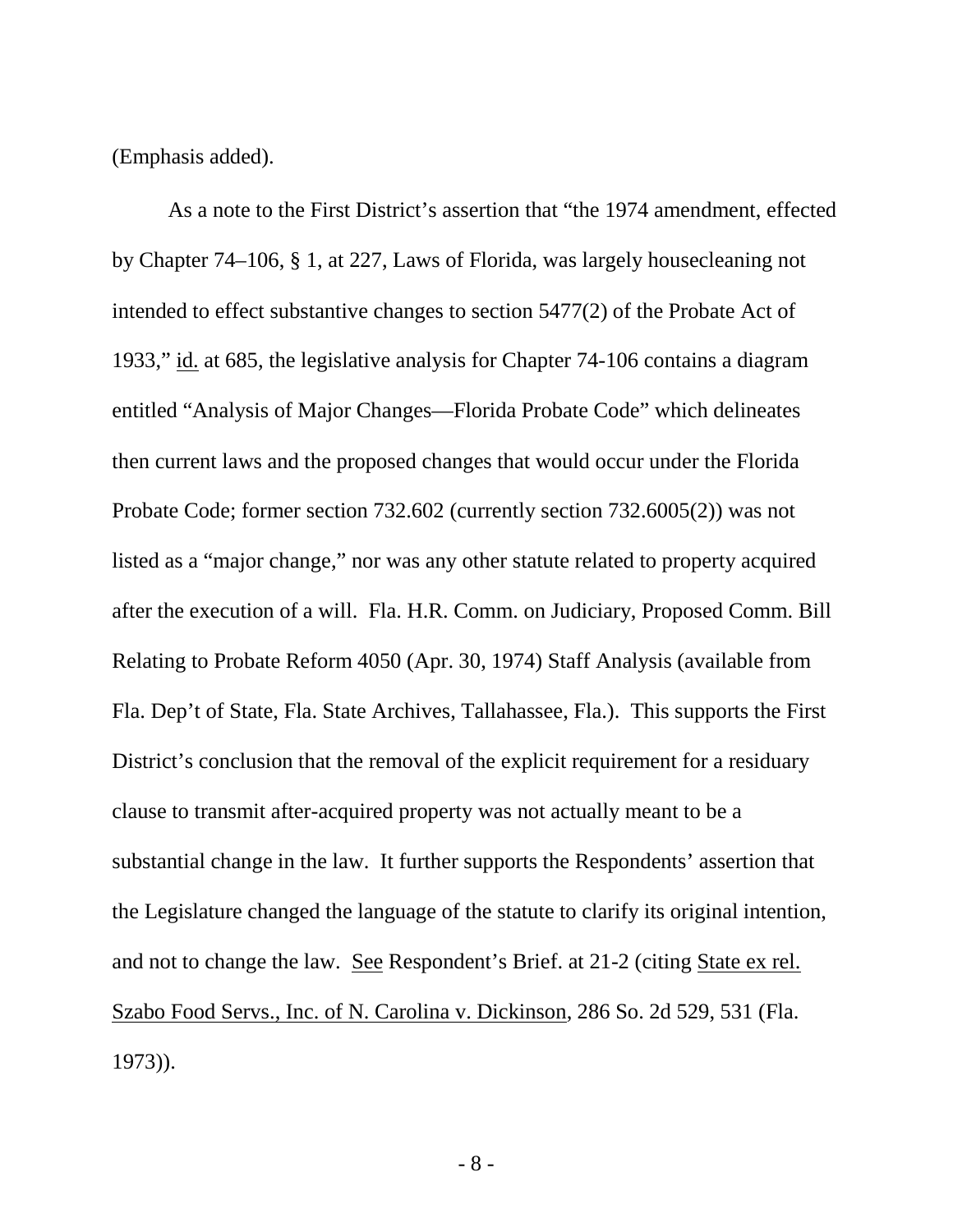Also important in this analysis is how Florida's intestacy statute relates to section 732.6005. When the Florida Legislature adopted the Uniform Probate Code, it enacted section 732.101 entitled "Intestate Estate," which provided:

Any part of the estate of a decedent not effectively disposed of by will passes to the decedent's heirs as prescribed in the following sections of this code.

Ch. 74-106, §1; §732.101, Fla. Stat. (2004). The legislature adopted section 732.602 (currently section 732.6005(2)) in the same chapter. Id. Section 732.6005(2) provides:

. . . a will is construed to pass all property which the testator owns at death, including property acquired after the execution of the will.

§732.6005(2), Fla. Stat. (2004). The Legislature did not limit the application of the intestacy statute for estates containing after-acquired property. And so it appears that the Legislature intended for after-acquired property to also be subject to the intestacy statute in the event it is "not effectively disposed of by will." Therefore, Mr. Aldrich's assertion that after-acquired property which is not effectively disposed of by will, either by a specific, general or residuary devise, should nonetheless avoid the intestacy statute and instead be distributed under the will is not supported by Florida law.

It has been well established that "in construing a will the intention of the testator is the controlling factor and it should be gleaned from the four corners of the will unless the language employed by the testator is ambiguous, in which case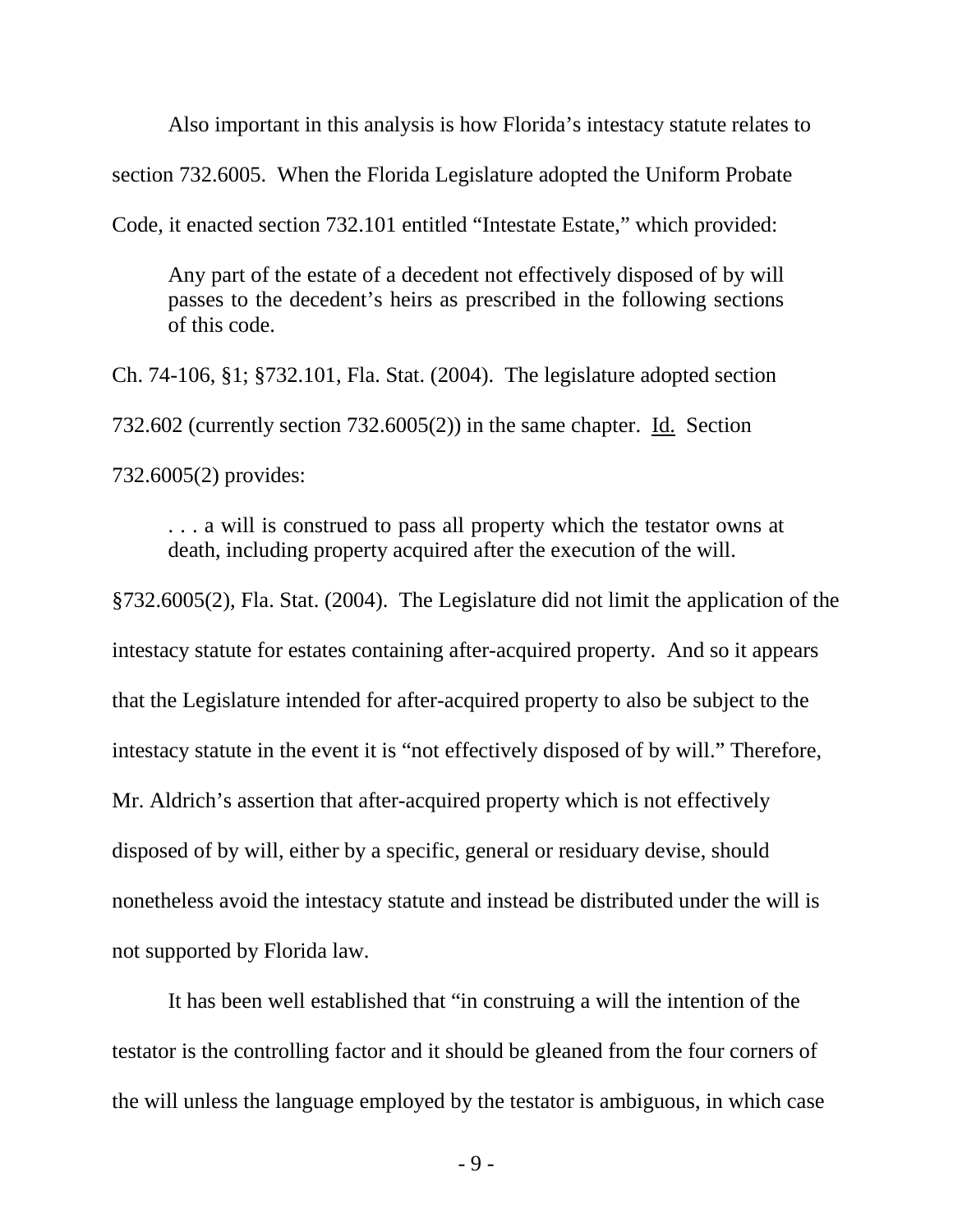the testimony of competent witnesses may be received and considered as an aid to the court in its quest for the testator's intent." Adams v. Vidal, 60 So. 2d 545, 547 (Fla. 1952). The testator's intention as expressed in the will controls, not that which she may have had in her mind. See Estate of Murphy, 340 So. 2d 107, 109 (Fla. 1976) ("A will speaks as of the time of the death of the testator. 'In construing a will, it is the intention which the testator expresses in the will that controls and not that which he might have had in mind when the will was executed.' ") (quoting Iles v. Iles, 29 So. 2d 21, 22 (Fla. 1947) (citation omitted).

It is clear from the language of Ms. Aldrich's will that she intended to leave all of the property listed to her brother, Mr. Aldrich, in the event her sister, Ms. Eaton, predeceased her. Ms. Aldrich expressed no intent as to any property that she may have acquired after the execution of her will, as the document did not include a residuary clause, nor did it include any general bequests that could encompass the inherited property. Mr. Aldrich is asking this Court to infer from the four corners of the will that the testator intended to devise all of her property to the sole person mentioned in the will, including the inherited property which was not mentioned in the will, based on the assertion that the testator did not intend to die intestate as to any of her property. This conclusion is simply not supported by the four corners of the document.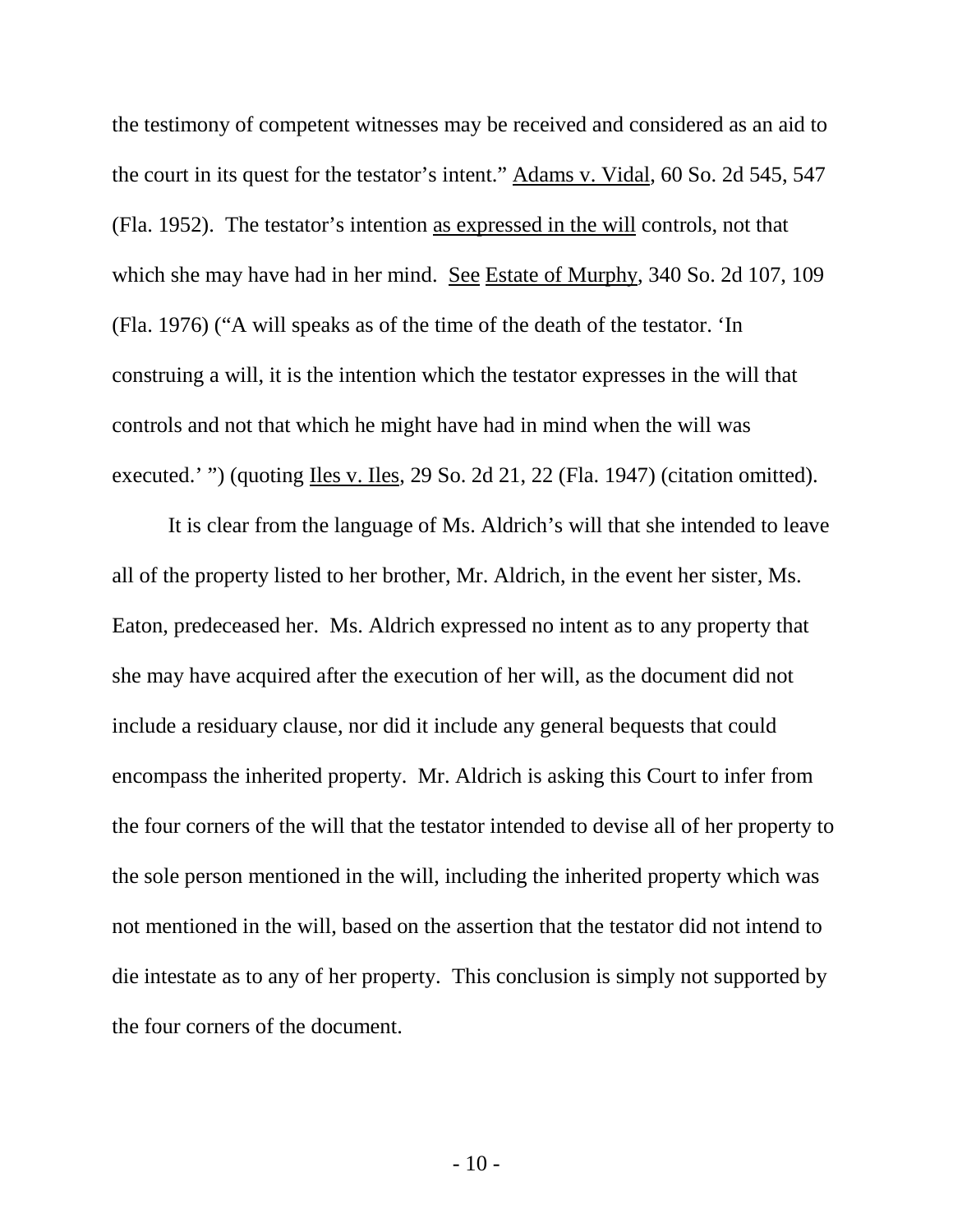Ms. Aldrich's will states that she intended for all of the property that she listed to pass to her brother. Although it was not disputed that the property listed in the will was substantially all, if not completely all, of the property owned by the decedent at the time she executed the will, Ms. Aldrich did not explicitly state that her identified beneficiaries were to receive all of the property that she owned at her death, only the property that she listed in her will. If Ms. Aldrich did in fact intend to devise all of the property she owned at death to her named devisee, her intent would have been better served through the use of a residuary clause or general devises of personal and real property in the will. See Murphy, 340 So. 2d at 109 (Testator could not be said to have intentions as to after-acquired property except as indicated in a residuary clause).

The testator had nearly two years to decide how the after-acquired property would be distributed. She inherited approximately \$122,000 in cash, which she deposited into an account she opened with Fidelity Investments days after she received it. At the time of her death, the investment account containing the afteracquired money had an approximate balance of \$87,000. The decedent did not "effectively dispose of" the Fidelity Investments account as she had done with the accounts listed in the will. It is possible that in the years that passed between executing the first will and receiving the inheritance from Ms. Eaton, that Ms. Aldrich's testamentary intent may have changed and that she became less eager to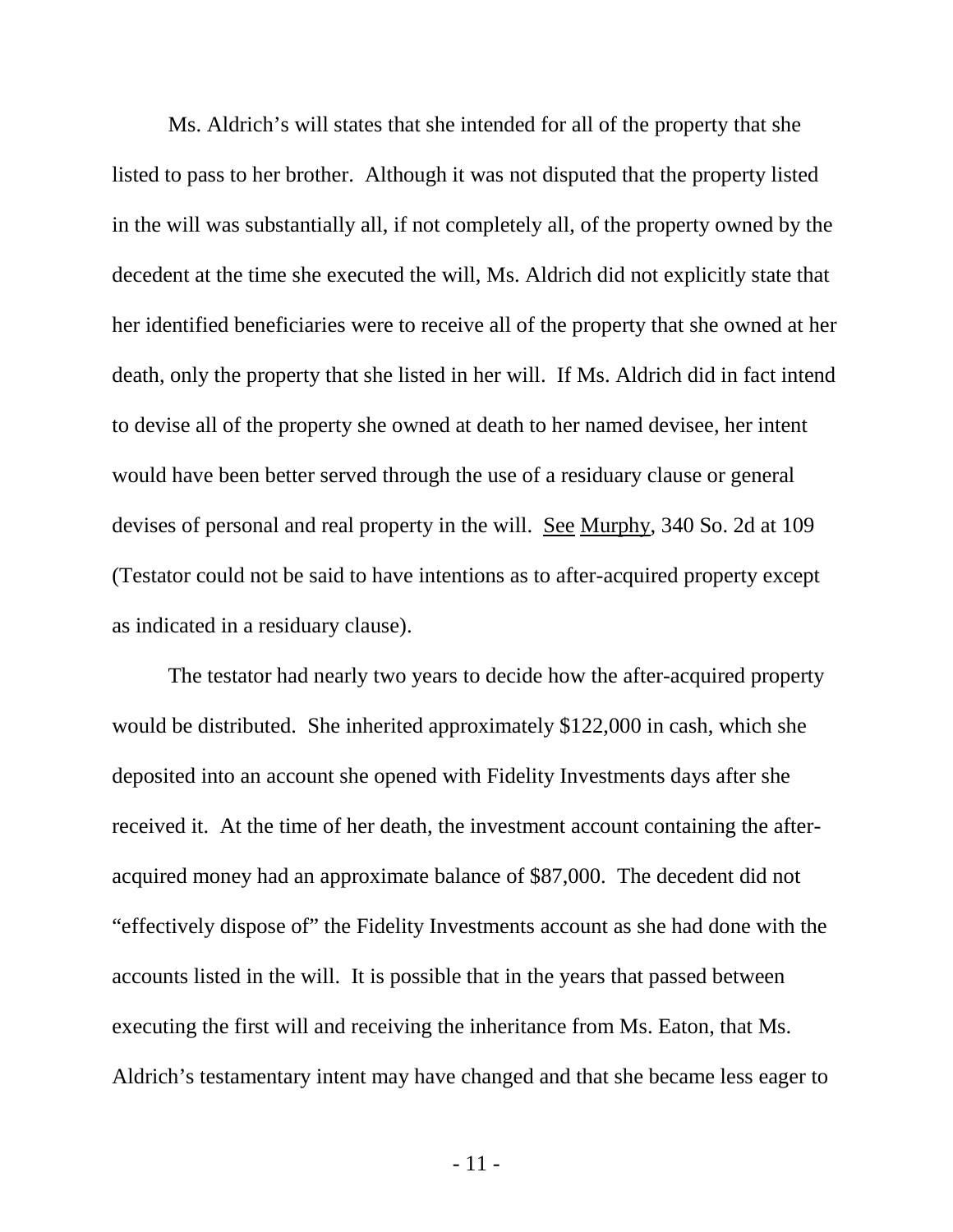disinherit any additional heirs. Or, perhaps, Ms. Aldrich intended to sell the land and spend or gift all the inherited money during her lifetime, leaving none of this money to be disposed of by will. If Ms. Aldrich intended for the inherited money to pass to her named beneficiaries through the will, she could have simply deposited said money into one of the already-existing accounts that were expressly disposed of in her will. Instead, she chose to deposit the after-acquired money into a new investment account, which would seem to indicate that she intended for that property to be separate from the money that she had already mentioned in her will.

The law does not preclude Ms. Aldrich from partially devising her estate and allowing the balance of the estate to be distributed according to the laws of intestate succession. In construing a will, this court determines a testator's intent by looking to the language of the will, unless the face of the will contains ambiguous language, contradictory provisions or a mistake. See Perkins v. O'Donald, 82 So. 401, 404 (Fla. 1919); Adams, 60 So. 2d at 547 (Testator's intention should be gleaned from four corners of will, unless language employed is ambiguous, in which case competent witnesses' testimony may be received and considered as aid to court in determining such intention.); see also §732.6005(1), Fla. Stat. (2004).

The will in the instant case does not result in a contradiction or ambiguous language. It is only upon the entertaining of extrinsic evidence that the testator's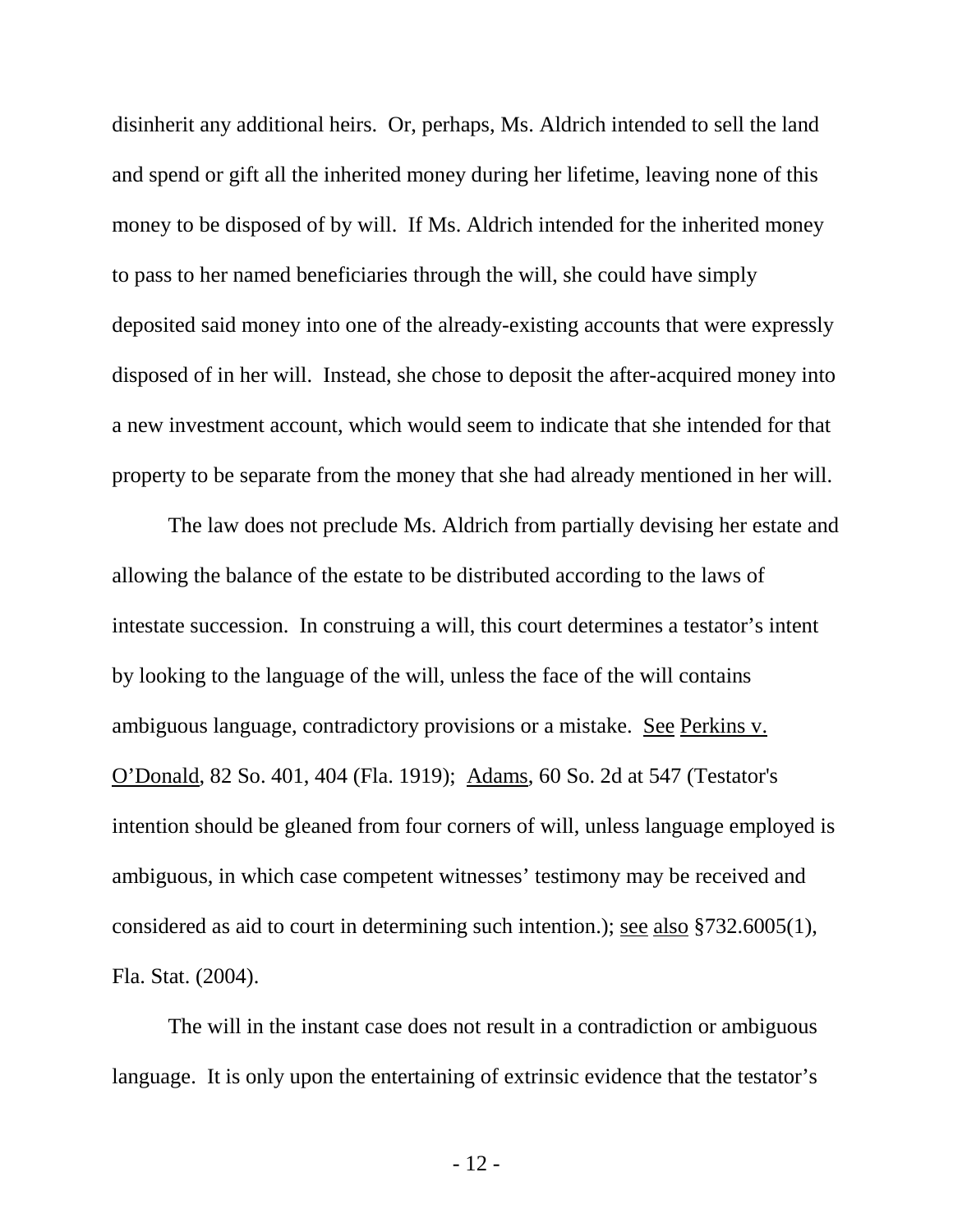true intent is debatable. Without the use of the extrinsic evidence, the testator's will is clear as to its meaning and needs no interpretation in order to be implemented. "The inquiry is, not what the testator meant to express, but what the words which [s]he has used do express." Perkins, 82 So. at 404.

Ms. Aldrich's will is not ambiguous. There are no provisions in the will that are "difficult to reconcile." See Marshall v. Hewett, 24 So. 2d 1, 4 (Fla. 1945) ("If there are expressions in the will which are difficult to reconcile, then the situation of the testator at the time he made his will, the ties that bound him to the objects of his beneficence, the motives that prompted him to make the will he did make, and the influences that wrought on him at the time, will be considered in arriving at the purpose of the testator.") (citations omitted). The will is not ambiguous as to the question of whether Ms. Aldrich intended to dispose of after-acquired property. The will did not have a residuary clause or any general devises which could be interpreted as disposing of any of the inherited property. This court cannot infer from the four corners of the will, without adding words to the document, that in making provision for the property she owned on that day that she also intended to make provision for any property that she stood to gain in the future.

A similar issue was addressed by the First District in In re Barker, 448 So. 2d 28 (Fla. 1st DCA 1984), where a personal representative sought to have a residuary clause from a prior will admitted into the probate action, claiming that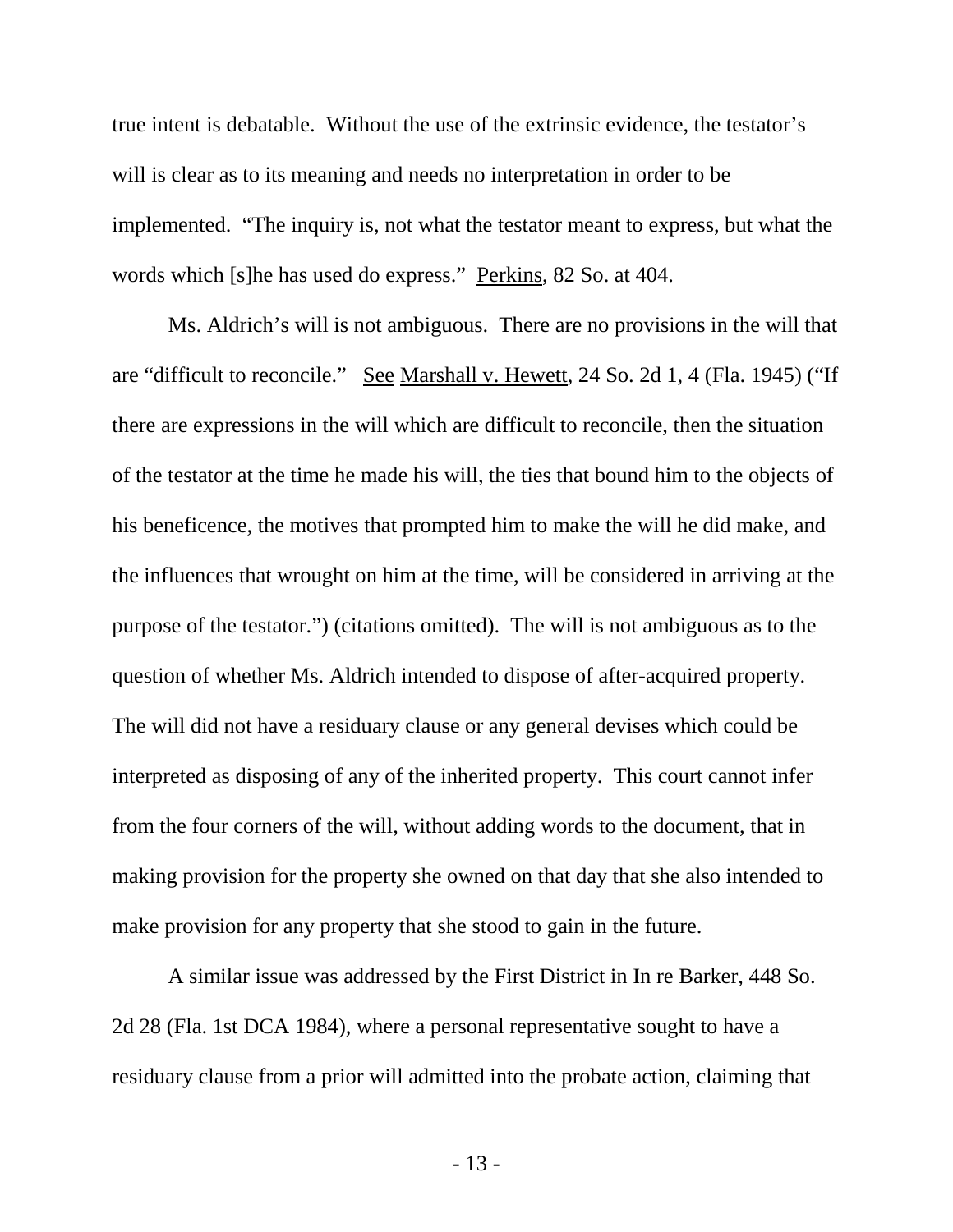the clause was inadvertently omitted from the later probated will. Id. at 30. In determining that the will needed no interpretation in order to be implemented, the court explained:

[I]t is the intention of the testator as expressed in the will that the court should carry into effect, and where the meaning of the words used by the testator is clear, it must be adopted, whatever the inclination of the court may be. The court may not alter or reconstruct a will according to its notion of what the testator would or should have done. Moreover, in the absence of clear legislative intent, the courts will not create or destroy testamentary disposition on the theory that the result accords with the natural desires of the deceased. The court must assume that the testator meant what was said in his will. It is not the purpose of the court to make a will or to attempt to improve on one that the testator has made. Nor may the court produce a distribution that it may think equal or more equitable.

Id. at 31-2 (quoting 18 Fla.Jur.2d Decedent's Property § 358 at p. 216). A court's role is to enforce the stated intentions of the testator, not to discern the reasonableness of one potential devise over another.

To apply the construction of the will asserted by Mr. Aldrich "would be in effect to reform the will of [Ms. Aldrich], to supply what we might suppose to have been her intention for that which is expressed by the language of the will, to import into the will an intention not there expressed . . . and by such so-called construction set aside the long-established principle embodied in the laws of the land . . . ." Perkins, 82 So. at 406. There must be a clause in a will that alludes to the afteracquired property in order to avoid distribution of that property through the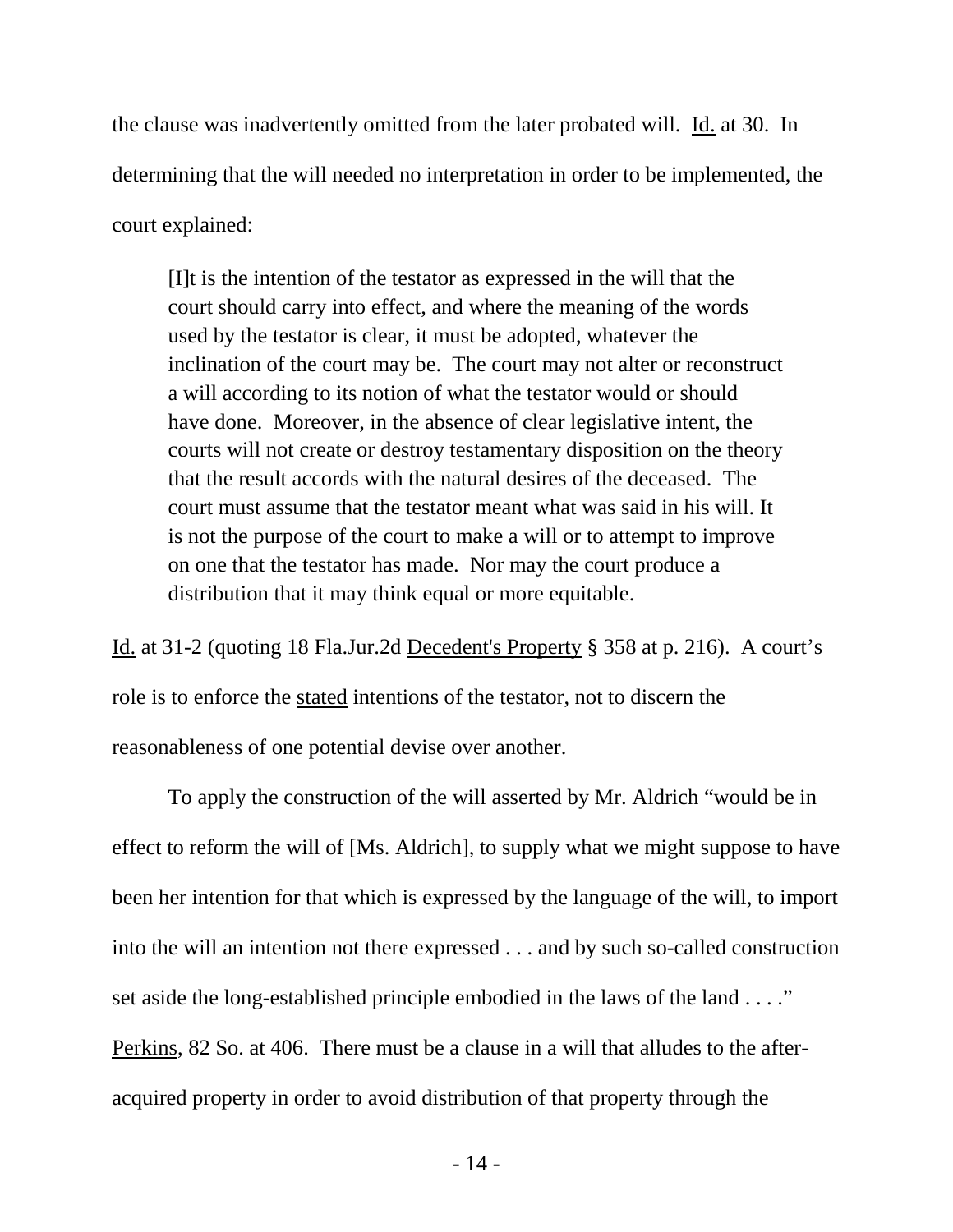intestacy statute. Although Mr. Aldrich was the sole devisee under the will, without a residuary clause or general devises, only the property specifically referenced passes to him under the will. Further, if a testator does not allude to after-acquired property in any way, a court would have difficulty deciding how to divide the after-acquired property between multiple beneficiaries. In that instance, the court would be required to equitably distribute the testator's property. This is a task that has been reserved for the Legislature and has been accomplished through the intestacy statute. See §§ 732.102, 732.103, Fla. Stat.

Further, section 732.6005(2) states that "[t]he rules of construction expressed in this part shall apply unless a contrary intention is indicated by the will." §732.6005(2), Fla. Stat. (emphasis added). The will in the instant case does in fact indicate a contrary intention to that proposed by Mr. Aldrich. The testator's will specifically devised all possessions "listed," to Mr. Aldrich. Therefore, it is clear that the testator did not intend for any property not listed to be distributed by the will. Any other interpretation of the testator's actions would require this Court to rewrite the will to include provisions regarding property for which the testator made none. In the present case, this Court would be forced to speculate that the testator intended for her sole devisee to have more than she specifically listed in her will, despite language in the will indicating the opposite. A will shall be construed to pass all property that the testator owns at death, including property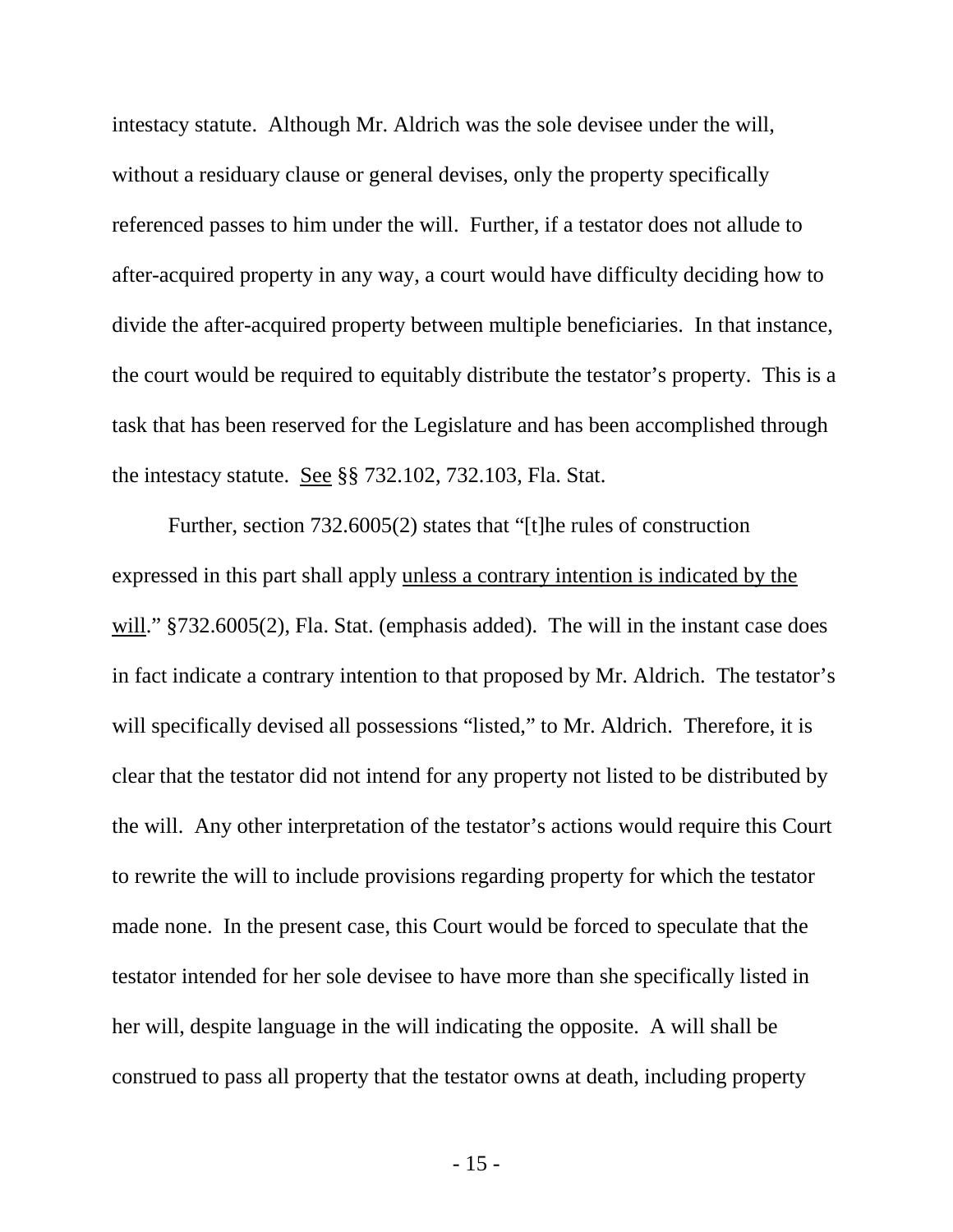acquired after the execution of the will, subject to the language of the will

regarding that property, not despite the language of the will which makes no

mention of that property.

## **Conclusion**

We therefore approve the reasoning and the decision of the First District

below and answer the certified question in the negative.

PARIENTE, CANADY, LABARGA, and PERRY, JJ., concur. PARIENTE, J., concurs with an opinion. POLSTON, C.J., and LEWIS, J., concur in result.

## NOT FINAL UNTIL TIME EXPIRES TO FILE REHEARING MOTION, AND IF FILED, DETERMINED.

PARIENTE, J., concurring.

Ms. Aldrich's failure to include a residuary clause within her self-drafted will, which she created using a commercially available form, compels the result reached by the majority and urged by the Real Property, Probate and Trust Law Section of The Florida Bar. Unfortunately, I surmise that, although this is the correct result under Florida's probate law, this result does not effectuate Ms. Aldrich's true intent. While we are unable to legally consider Ms. Aldrich's unenforceable handwritten note that was found attached to her previously drafted will, this note clearly demonstrates that Ms. Aldrich's true intent was to pass all of her "worldly possessions" to her brother, James Michael Aldrich. As the majority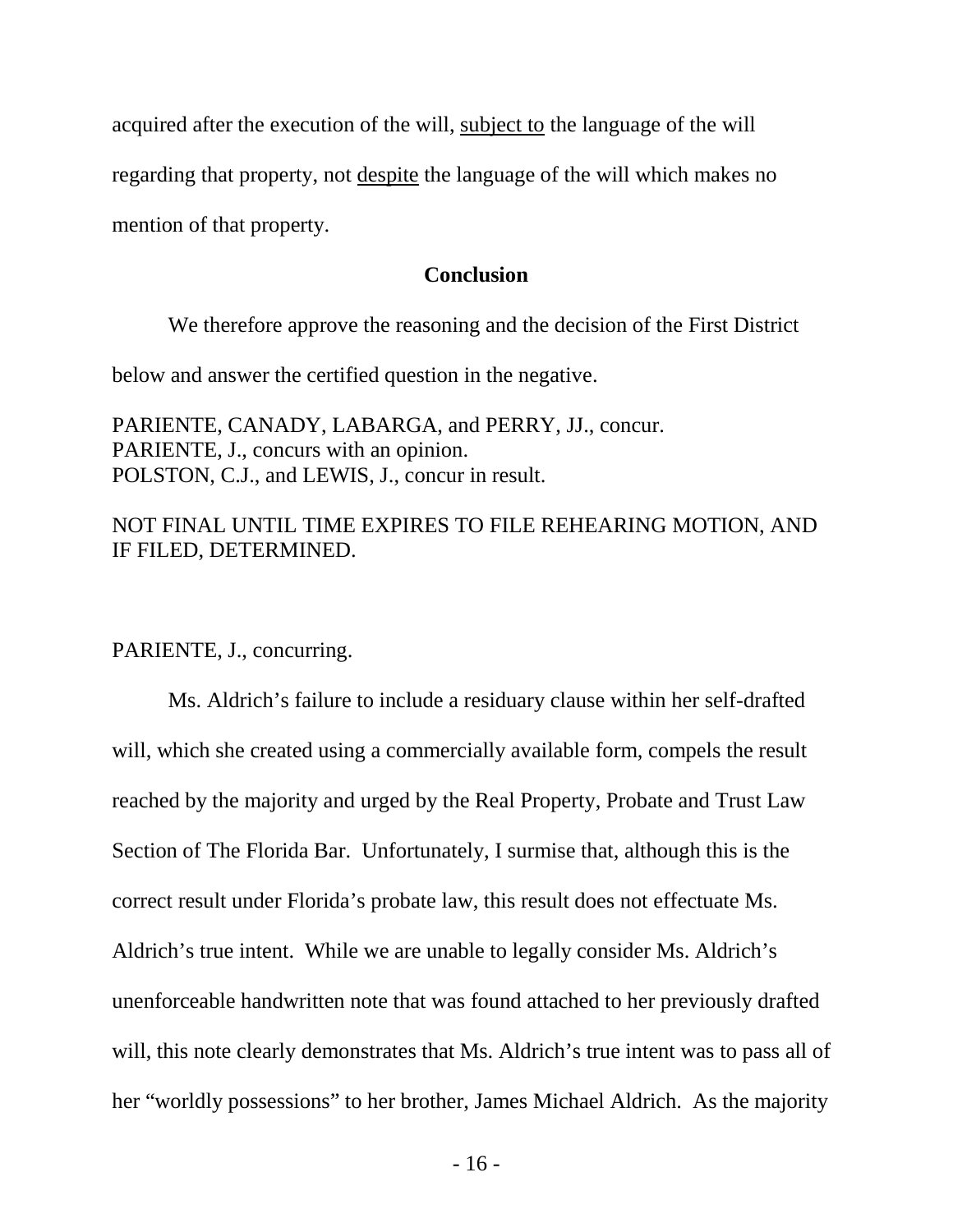states, however, although this note may represent Ms. Aldrich's true intent, it was not her stated intent in the will to which this Court is confined in determining Ms. Aldrich's testamentary intent. Thus, Florida probate law dictates that Ms. Aldrich's after-acquired property pass by intestacy, and in this case, ultimately be inherited by two nieces to whom she made no specific or general bequests.

This unfortunate result stems not from this Court's interpretation of Florida's probate law, but from the fact that Ms. Aldrich wrote her will using a commercially available form, an "E-Z Legal Form," which did not adequately address her specific needs—apparently without obtaining any legal assistance. This form, which is in the record, did not have space to include a residuary clause or pre-printed language that would allow a testator to elect to use such a clause. Because Ms. Aldrich's will devised all of her currently held property, this omission was not initially problematic. However, when Ms. Aldrich later acquired property from her sister, who pre-deceased her, the absence of a residuary clause frustrated Ms. Aldrich's testamentary intent because, without such a clause, Ms. Aldrich's self-drafted will expressed no intent as to this after-acquired property. Apparently, Ms. Aldrich at some point recognized that her acquisition of this property needed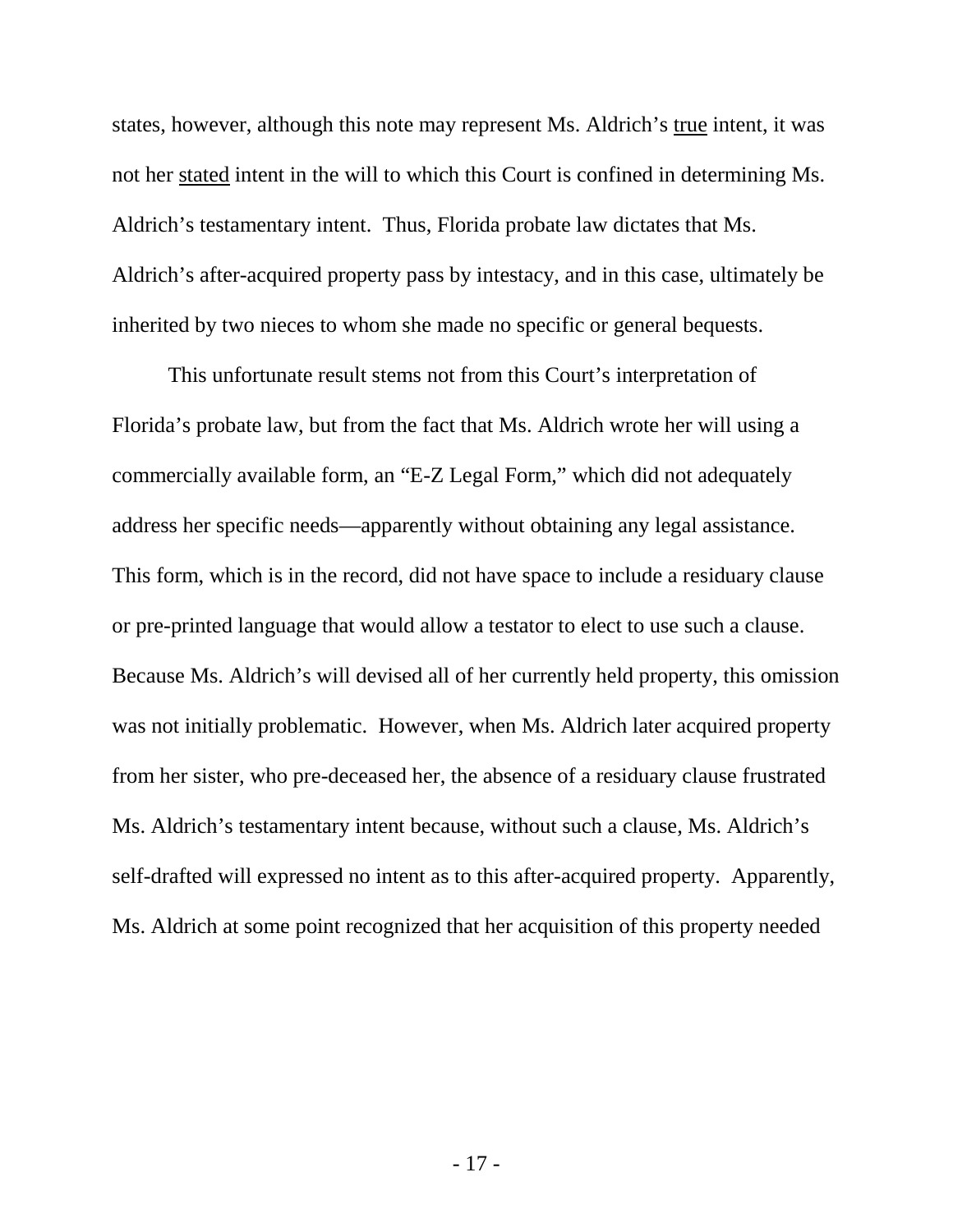to be addressed, but her attempts to amend her will to account for this after-acquired property, although logical, were legally ineffective.<sup>[3](#page-17-0)</sup>

While I appreciate that there are many individuals in this state who might have difficulty affording a lawyer, this case does remind me of the old adage "penny-wise and pound-foolish." Obviously, the cost of drafting a will through the use of a pre-printed form is likely substantially lower than the cost of hiring a knowledgeable lawyer. However, as illustrated by this case, the ultimate cost of utilizing such a form to draft one's will has the potential to far surpass the cost of hiring a lawyer at the outset. In a case such as this, which involved a substantial sum of money, the time, effort, and expense of extensive litigation undertaken in order to prove a testator's true intent after the testator's death can necessitate the expenditure of much more substantial amounts in attorney's fees than was avoided during the testator's life by the use of a pre-printed form.

I therefore take this opportunity to highlight a cautionary tale of the potential dangers of utilizing pre-printed forms and drafting a will without legal assistance. As this case illustrates, that decision can ultimately result in the frustration of the

 $\overline{a}$ 

<span id="page-17-0"></span><sup>3.</sup> The record indicates that Ms. Aldrich's brother sought to admit testimony that shortly before her death, Ms. Aldrich had consulted with an attorney who was to draft a will for her, but that she died just days before she was to review the newly drafted will. This testimony was declared inadmissible hearsay. Nevertheless, it appears that Ms. Aldrich may have finally realized that she needed legal assistance, but, unfortunately, that realization came too late.